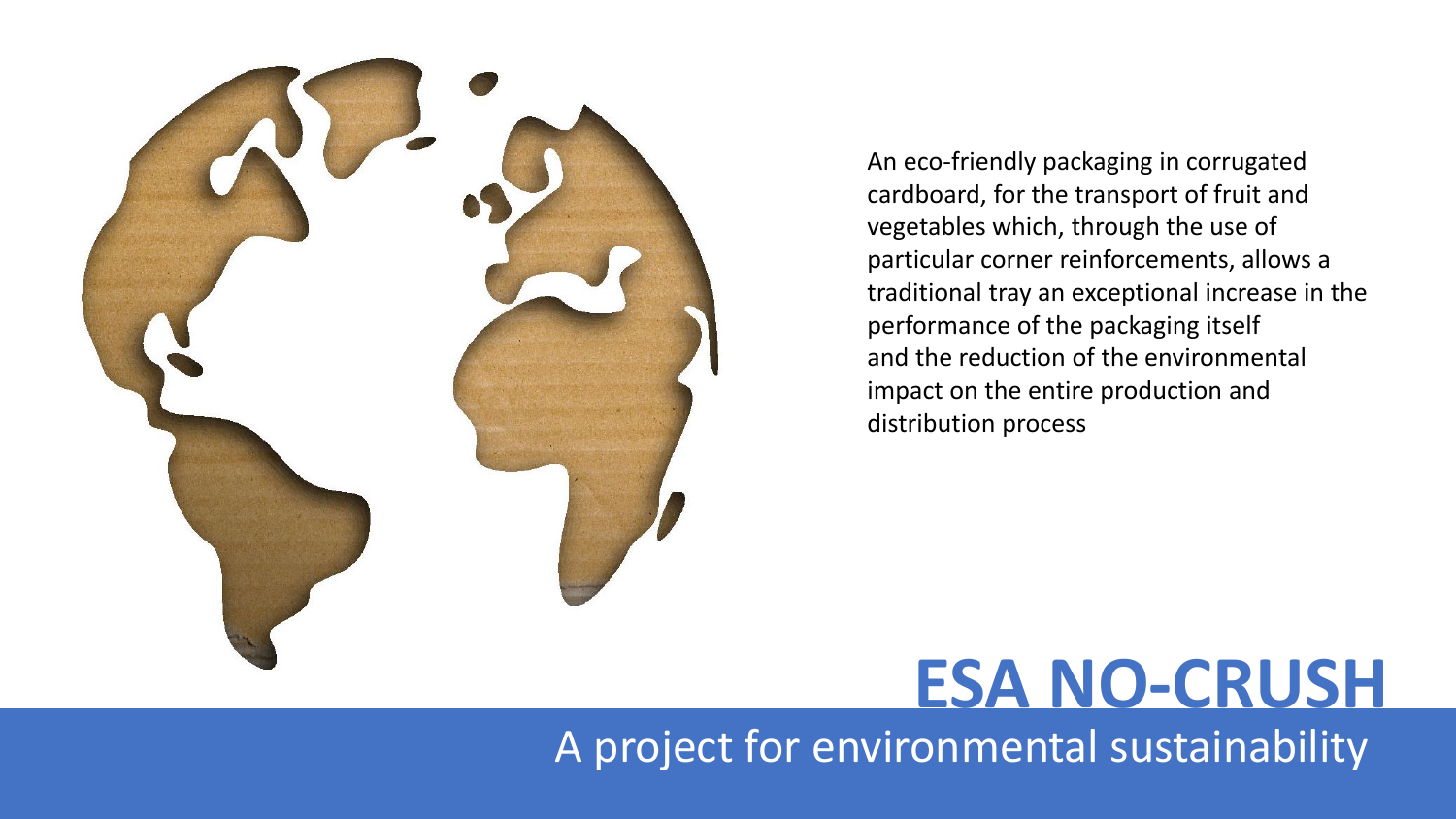# Lool ID-CRUSH



- + content protection
- + cardboard resistance (+30% )
- + visibility of fruit
- + shape appeal
- consumption of raw materials (-10% paper, -20% surface)
- 10% transport
- waste for damage of the product
- cooling time reduction (-10%)

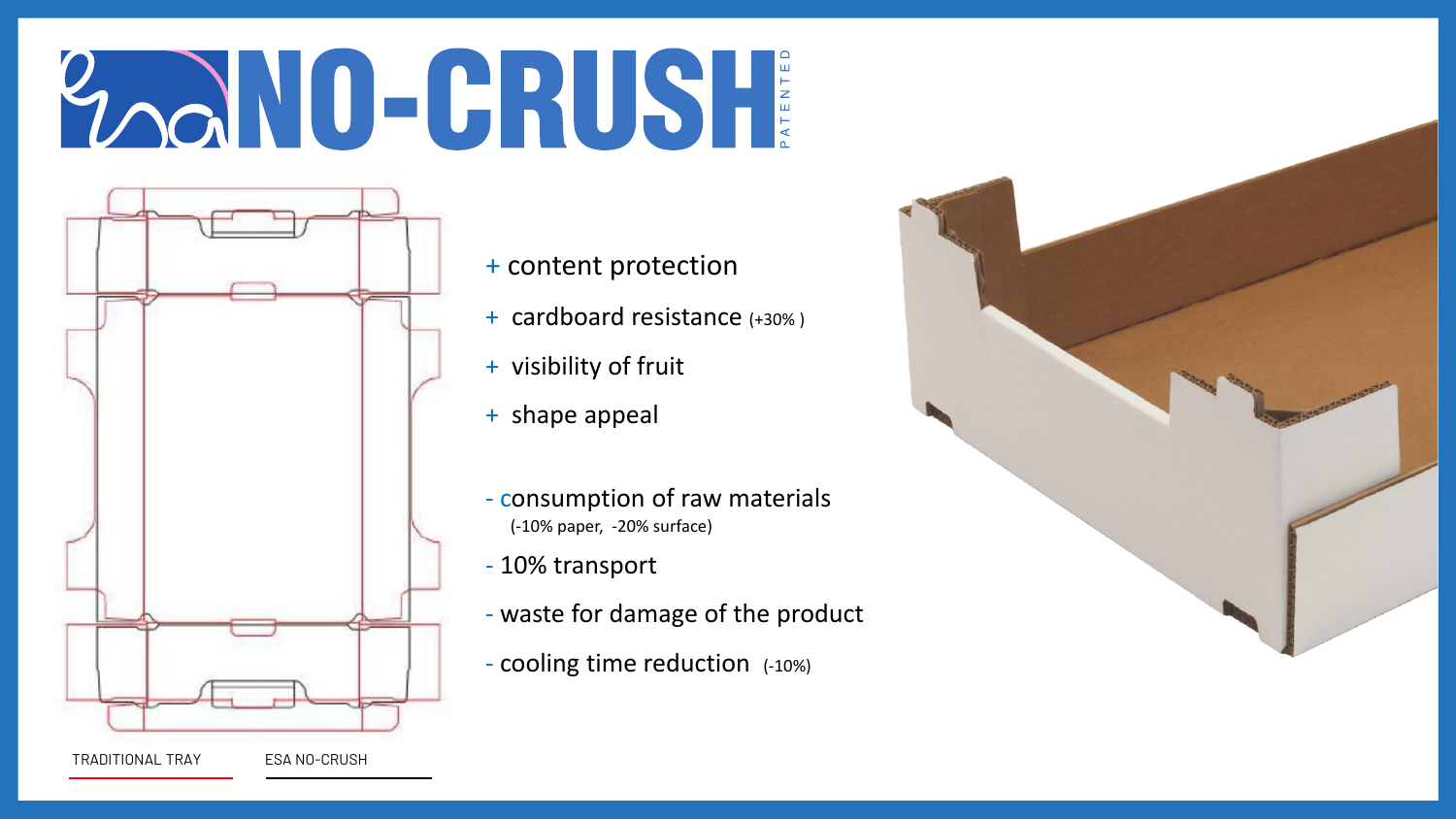#### LESS USE OF RAW MATERIAL

With the same format and containment, ESA packaging allows **savings in raw materials** at least in the order of 10%; all this means an important return in terms of environmental impact.

 $FSC$ 

#### RECYCLABILITY

ESA is **completely "green"**, totally produced with cellulosic material. The high structural strength allows for abundant safety margins even in extremely humid conditions.

The absence of special impregnating treatments simplifies the whole process of disposal and recycling of the tray after its normal use.

#### ENVIRONMENTAL CERTIFICATIONS

ESA is an "FSC" and "PEFC" certified product: its papers, come only from European companies that use certified "renewable" forests, managed according to correct environmental, social and economic principles.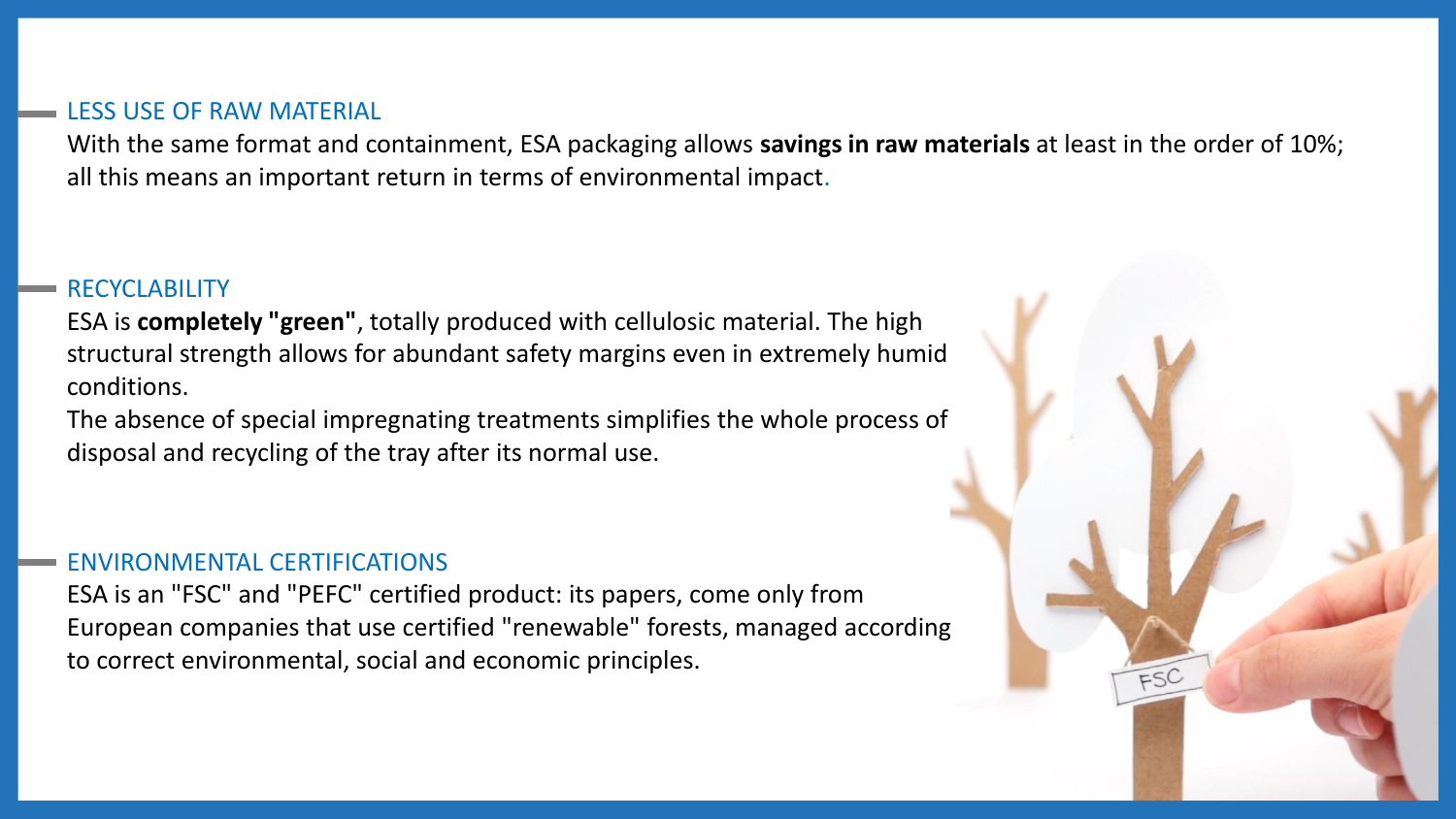#### SAVINGS ON TRANSPORT

ESA also brings significant savings in distribution logistics to users, in fact, thanks to the reduced surface development, each load unit can carry on average more (in relation to the format) at least in the order of 10%.

#### LESS DAMAGED PRODUCTS

Despite the savings in "virgin fiber", ESA has a **resistance to vertical compression** in critical conditions equal to approximately double that of traditional trays. This better guarantees the integrity of the goods within the entire logistics chain, therefore less waste of damaged product. Furthermore, precisely by virtue of the high mechanical resistance, the weight of the papers used can often be reduced and in some cases the transition from double wave to single wave becomes a determining element.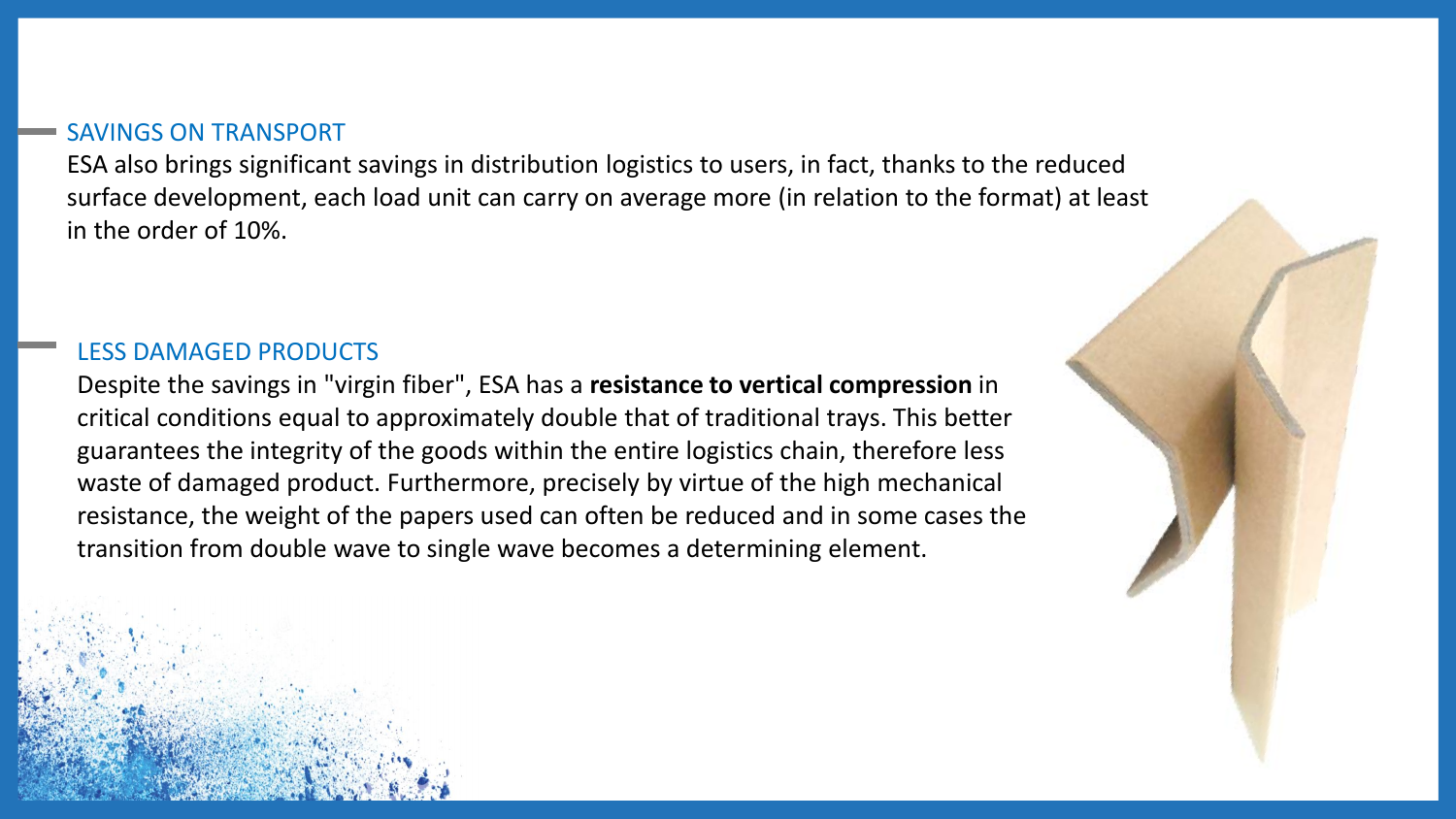#### MORE AERATION & ENERGY SAVING

ESA shape, allows high air circulation (+ 10%) inside the platform, resulting in **faster and more stable refrigeration** of the products it contains.

This feature allows to reduce the cooling times of the products before shipment and, above all, makes the **temperature distribution inside the truck during transport more homogeneous and effective**. Both factors allow **reduced energy costs and appreciable increases in the shelf life of the products.**

## ✓Cooling time reduction (energy saving)  $\sqrt{\ }$  Longer product shelf life  $\sqrt{\frac{G}{G}}$  Greater product visibility

 $\sqrt{\ }$  Very high air circulation on the product